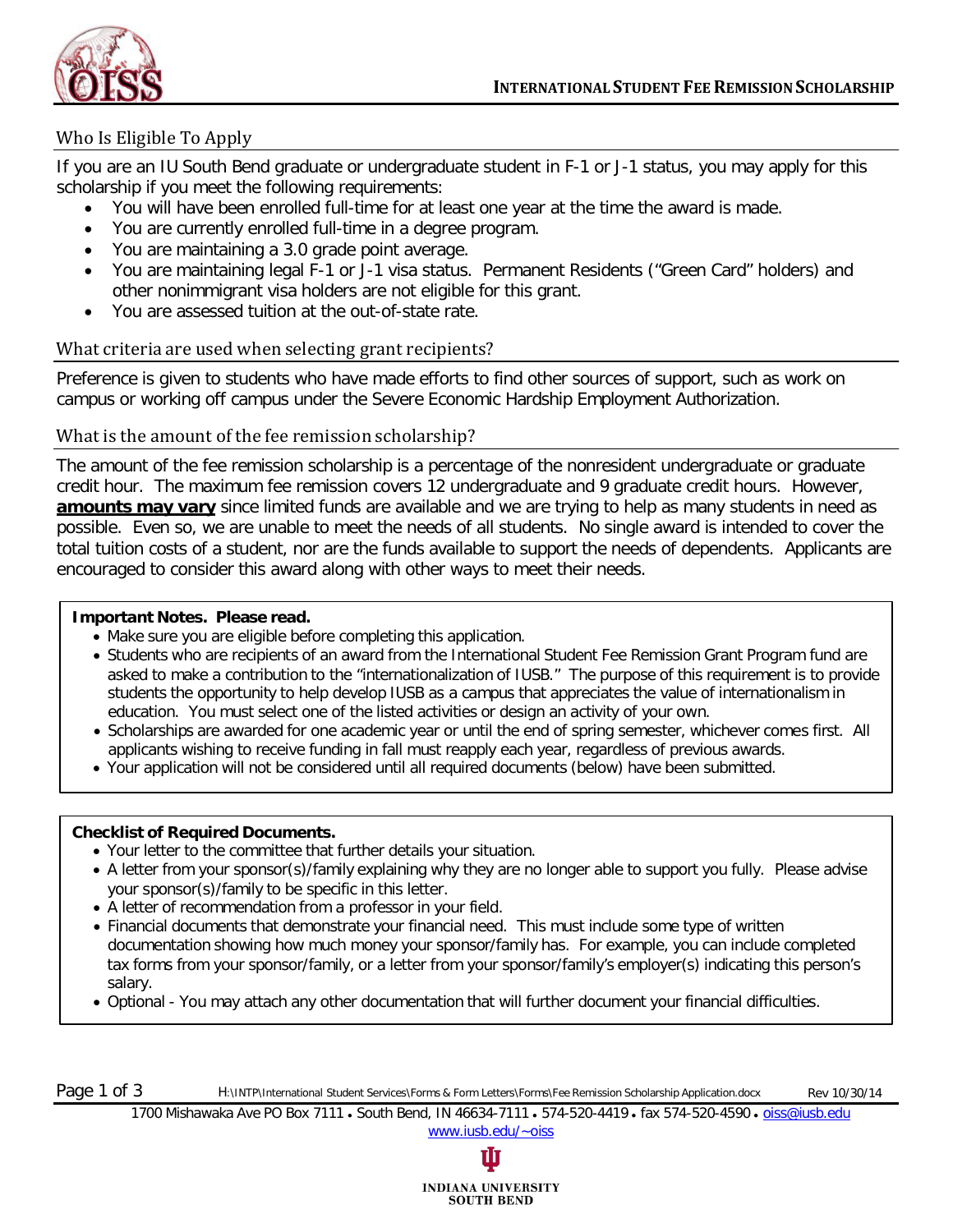

## Contact Information

| LAST NAME             | <b>FIRST NAME</b>   | MIDDLE NAME                           | ID#             |  |
|-----------------------|---------------------|---------------------------------------|-----------------|--|
|                       |                     |                                       |                 |  |
| E-MAIL                |                     | PHONE                                 |                 |  |
|                       |                     |                                       |                 |  |
| LOCAL ADDRESS         |                     |                                       |                 |  |
|                       |                     |                                       |                 |  |
| <b>CITY</b>           | <b>STATE</b>        |                                       | <b>ZIP CODE</b> |  |
|                       |                     |                                       |                 |  |
| <b>CUMULATIVE GPA</b> |                     | EXPECTED GRADUATION DATE (mm-dd-yyyy) |                 |  |
|                       |                     |                                       |                 |  |
| ACADEMIC ADVISOR      | ACADEMIC DEPARTMENT |                                       |                 |  |
|                       |                     |                                       |                 |  |

## Financial Information

| Amount You Pay Each Month for Rent                                                        |                                       |                                                                      |  |  |  |
|-------------------------------------------------------------------------------------------|---------------------------------------|----------------------------------------------------------------------|--|--|--|
|                                                                                           |                                       |                                                                      |  |  |  |
| \$<br>Do you Have a Car?                                                                  |                                       |                                                                      |  |  |  |
|                                                                                           |                                       | If "yes," please give make, model and year                           |  |  |  |
|                                                                                           |                                       |                                                                      |  |  |  |
| Yes No<br>Have you traveled (within the U.S. or abroad) within the last year?             |                                       | If "yes," please list where and length of stay                       |  |  |  |
|                                                                                           |                                       |                                                                      |  |  |  |
| Yes<br>No<br>Are you working on campus?                                                   |                                       | If "no," have you applied to work on campus?                         |  |  |  |
|                                                                                           |                                       |                                                                      |  |  |  |
| Yes<br>No<br>res<br>Have you applied for USCIS employment under Severe Economic Hardship? |                                       |                                                                      |  |  |  |
|                                                                                           |                                       |                                                                      |  |  |  |
| Yes<br>No                                                                                 |                                       |                                                                      |  |  |  |
| res NO<br>Have you applied for other IU South Bend Scholarships?                          |                                       |                                                                      |  |  |  |
| Yes<br>No                                                                                 |                                       |                                                                      |  |  |  |
|                                                                                           |                                       |                                                                      |  |  |  |
| <b>Estimated Family/Sponsor Contribution</b>                                              |                                       |                                                                      |  |  |  |
| Father's Annual Income in local currency                                                  |                                       | Father's Annual Income converted to US dollars                       |  |  |  |
|                                                                                           |                                       |                                                                      |  |  |  |
| Mother's Annual Income in local currency                                                  |                                       | \$<br>Mother's Annual Income converted to US dollars                 |  |  |  |
|                                                                                           |                                       |                                                                      |  |  |  |
|                                                                                           |                                       |                                                                      |  |  |  |
| Sponsor's Annual Contribution in local currency                                           |                                       | <b>&gt;</b><br>Sponsor's Annual Contribution converted to US dollars |  |  |  |
|                                                                                           | \$                                    |                                                                      |  |  |  |
| Specify your relationship to your sponsor (i.e. spouse, uncle, etc.)                      |                                       |                                                                      |  |  |  |
|                                                                                           |                                       |                                                                      |  |  |  |
|                                                                                           |                                       |                                                                      |  |  |  |
| <b>Estimated Personal Contribution</b>                                                    |                                       |                                                                      |  |  |  |
| Your Current Savings Account Balance (US\$)                                               |                                       | Your Current Checking Account Balance (US\$)                         |  |  |  |
|                                                                                           |                                       |                                                                      |  |  |  |
| Employment Hourly Pay Rate in US\$                                                        | \$<br>Number of hours worked per week | Income Per Week (Pay Rate x Hours Per Week)                          |  |  |  |
|                                                                                           |                                       |                                                                      |  |  |  |
| per hour<br>\$<br>Other Sources of Funding                                                |                                       | \$<br>Amount contributed by other sources (US\$)                     |  |  |  |
|                                                                                           |                                       |                                                                      |  |  |  |
|                                                                                           | \$                                    |                                                                      |  |  |  |
| Total Funds Available (US\$)                                                              |                                       |                                                                      |  |  |  |
|                                                                                           |                                       |                                                                      |  |  |  |
| \$                                                                                        |                                       |                                                                      |  |  |  |

Page 2 of 3 H:\INTP\International Student Services\Forms & Form Letters\Forms\Fee Remission Scholarship Application.docx Rev 10/30/14

1700 Mishawaka Ave PO Box 7111 . South Bend, IN 46634-7111 . 574-520-4419 . fax 574-520-4590 . [oiss@iusb.edu](mailto:oiss@iusb.edu) [www.iusb.edu/~oiss](http://www.iusb.edu/~oiss)